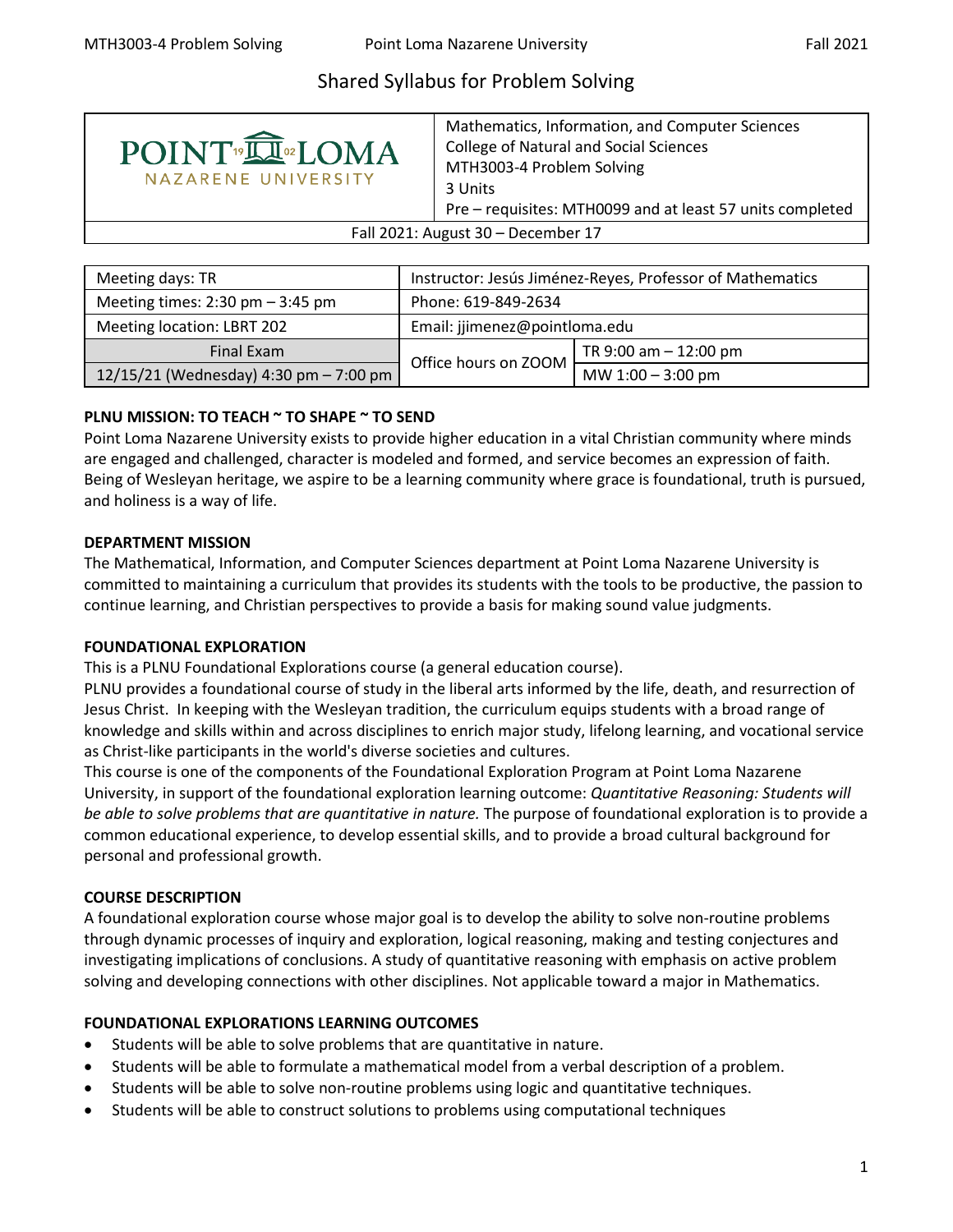#### **COURSE LEARNING OUTCOMES**

- Students will be able to formulate a mathematical model from a verbal description of a problem.
- Students will be able to solve non-routine problems using logic and quantitative techniques.
- Students will be able to construct solutions to problems using computational techniques

#### **REQUIRED TEXTS AND RECOMMENDED STUDY RESOURCES**

**Textbook:** Excursion in Modern Mathematics, 9<sup>th</sup> Edition (Electronic Copy via MyLab and Mastering) **Author:** Peter Tannenbaum

**Publisher:** PEARSON

#### **COURSE CREDIT HOURS INFORMATION**

In the interest of providing sufficient time to accomplish the stated Course Learning Outcomes, this class meets the PLNU credit hour policy for a 3 unit class delivered over 15 weeks. It is anticipated that students will spend a minimum of 37.5 participation hours per credit hour on their coursework. For this course, students will spend an estimated 112.5 total hours meeting the course learning outcomes. The time estimations are provided in the Canvas modules.

| <b>Online Quizzes</b>            | 15.00  |
|----------------------------------|--------|
| <b>Online Homework</b>           | 25.00  |
| Written Group Homework           | 15:00  |
| <b>Reading Text</b>              | 15.00  |
| <b>Watching Videos</b>           | 25.00  |
| <b>Group Project</b>             | 4.00   |
| <b>Budget Project</b>            | 4.00   |
| <b>Chapter Post Test Reviews</b> | 12.00  |
| Midterms                         | 2.50   |
| <b>Final Exam</b>                | 2.50   |
| TOTAL                            | 120.00 |

#### **GRADE COMPONENTS**

The grade components are written homework, written tests, online homework, online quizzes, projects, class participation, collaborative activities, discussions, partial exams, and the final examination.

## **OTHER FACTORS THAT AFFECT GRADES**

- **Online Assignments:** Online assignments (online homework and quizzes) will be completed in MyLab and Mastering website. This will be available by purchasing an access code.
- **Collaborative Activities:** This will be peer-reviewed discussions using CANVAS.
- **Group Written Assignments:** Assignments collected must be prepared in a style suitable for grading. The following guidelines are used to determine credit:
	- o the organization must be easy to follow
	- o the work must be legible
	- $\circ$  complete solutions must be written for problems (not just answers); answers must be clearly marked
	- o use complete sentences to answer questions
- **Tests and Final Examination:** Tests and the final exam will include problems and questions over material assigned in the text, readings and handouts, as well as material presented in class. No examination shall be missed without prior consent or a well-documented emergency beyond your control. A score of zero will be assigned for an examination that is missed without prior consent or a well-documented emergency beyond your control. The examination schedule is included in the daily schedule. This instructor does not intend to accept excuses such as poor communication with parents, benefactors, surf team sponsors and/or travel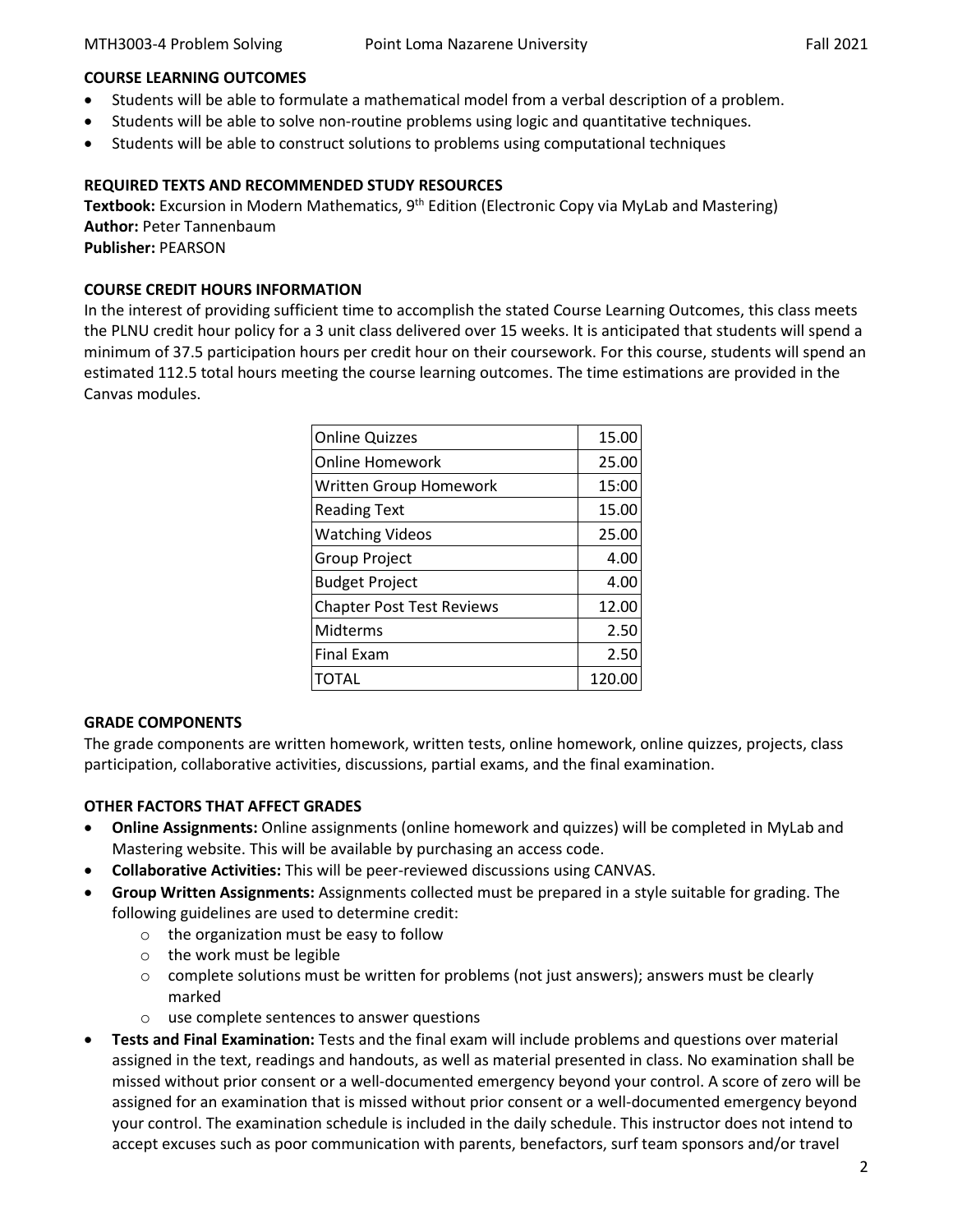agents. The final exam date and time is set by the university at the beginning of the semester and may not be changed by the instructor. Only in the case that a student is required to take three exams during the same day of finals week is an instructor authorized to change the exam date and time for that particular student. The student must contact each professor in order to work out an alternate time for one of those examinations. Department chairs/school deans and college deans need not be involved in the process of making this accommodation. Such accommodations and the negotiations necessary to arrange them must be completed at least four weeks prior to the official time of the final examination.

- Late work: All assignments are to be submitted/turned in by the beginning of the class session when they are due—including assignments posted in Canvas. Late work need not be accepted. Work accepted late may be assessed a penalty. Make-up tests will be given only by prior arrangement with the instructor for reasons of documented emergency.
- **Incomplete grade:** Incompletes will only be assigned in extremely unusual circumstances. You may request a grade of I (incomplete) only if you are having a passing grade an at least 70% of the course work is completed.

## **GRADING SCALE**

A passing grade requires getting at least 60% in one of the two tests or on the final exam. Grades are based on the number of points accumulated throughout the course. Approximate minimal percentages required to obtain a given grade are:

| <b>Grading Scale in Percentages</b> |             |              |              |              |
|-------------------------------------|-------------|--------------|--------------|--------------|
|                                     |             | B            |              |              |
|                                     |             | (87.5, 90]   | (77.5, 80)   | (67.5, 70)   |
|                                     | (92.5, 100] | (82.5, 87.5) | (72.5, 77.5) | (62.5, 67.5) |
|                                     | (90, 92.5)  | (80, 82.5)   | (70, 72.5)   | [60, 62.5]   |

#### **GRADING DISTRIBUTION**

| <b>Grade Distribution</b>     |      |  |  |
|-------------------------------|------|--|--|
| Two Tests at 20% each         | 40%  |  |  |
| <b>Final Exam</b>             | 25%  |  |  |
| <b>Online Homework</b>        | 8%   |  |  |
| Quizzes                       | 5%   |  |  |
| <b>Online Pair Discussion</b> | 5%   |  |  |
| <b>Group Project</b>          | 5%   |  |  |
| Individual Budget Assignment  | 5%   |  |  |
| <b>Group Written Homework</b> | 5%   |  |  |
| Attendance                    | 2%   |  |  |
| Total                         | 100% |  |  |

#### **STATE AUTHORIZATION**

State authorization is a formal determination by a state that Point Loma Nazarene University is approved to conduct activities regulated by that state. In certain states outside California, Point Loma Nazarene University is not authorized to enroll online (distance education) students. If a student moves to another state after admission to the program and/or enrollment in an online course, continuation within the program and/or course will depend on whether Point Loma Nazarene University is authorized to offer distance education courses in that state. It is the student's responsibility to notify the institution of any change in his or her physical location. Refer to the map on [State Authorization](https://www.pointloma.edu/offices/office-institutional-effectiveness-research/disclosures) to view which states allow online (distance education) outside of California.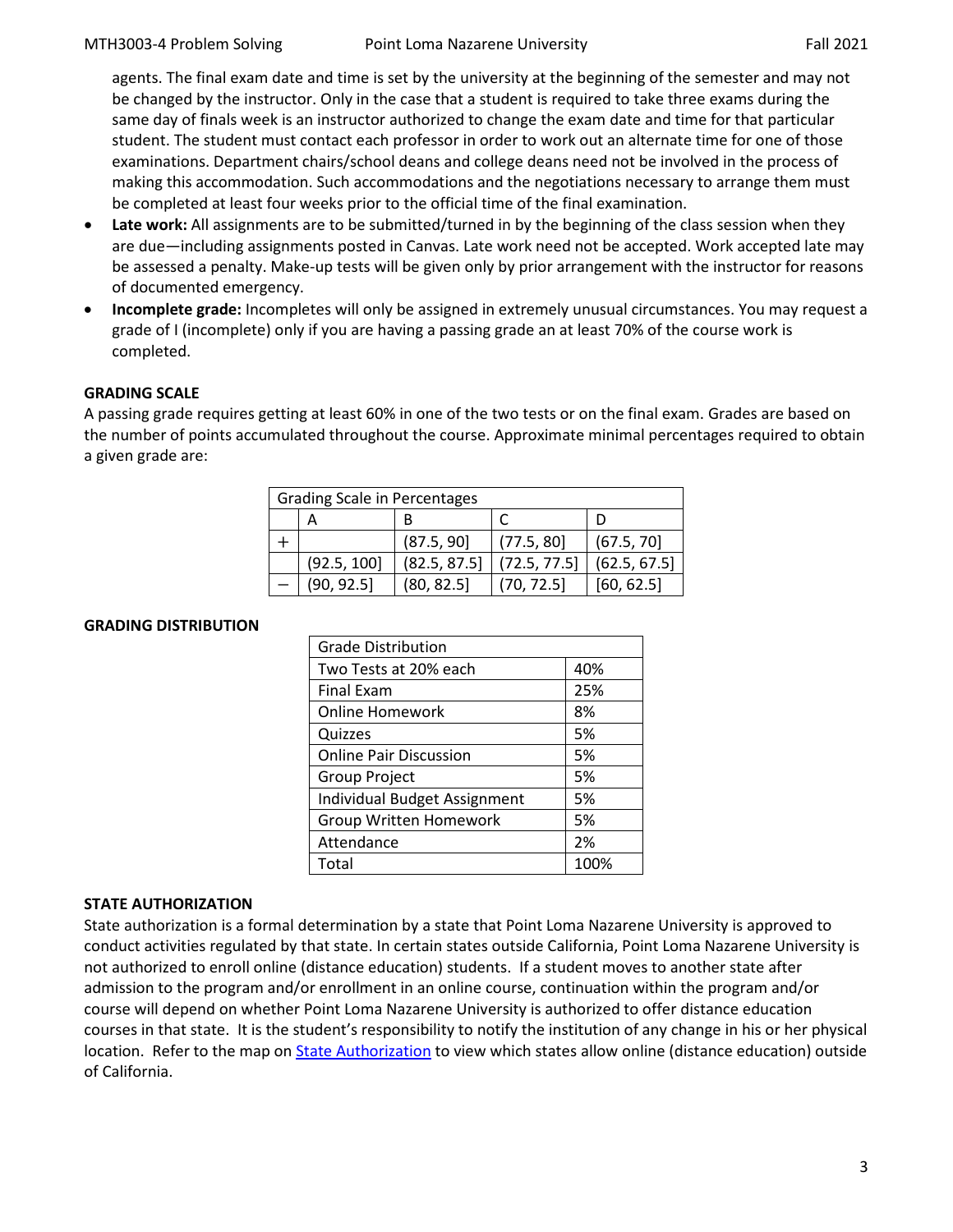#### **PLNU ACADEMIC HONESTY POLICY**

Students should demonstrate academic honesty by doing original work and by giving appropriate credit to the ideas of others. Academic dishonesty is the act of presenting information, ideas, and/or concepts as one's own when in reality they are the results of another person's creativity and effort. A faculty member who believes a situation involving academic dishonesty has been detected may assign a failing grade for that assignment or examination, or, depending on the seriousness of the offense, for the course. Faculty should follow and students may appeal using the procedure in the university Catalog. See [Academic Policies](http://catalog.pointloma.edu/content.php?catoid=18&navoid=1278) for definitions of kinds of academic dishonesty and for further policy information.

#### **PLNU ACADEMIC ACCOMMODATIONS POLICY**

PLNU is committed to providing equal opportunity for participation in all its programs, services, and activities. Students with disabilities may request course-related accommodations by contacting the Educational Access Center (EAC), located in the Bond Academic Center [\(EAC@pointloma.edu](mailto:EAC@pointloma.edu) or 619-849-2486). Once a student's eligibility for an accommodation has been determined, the EAC will issue an academic accommodation plan ("AP") to all faculty who teach courses in which the student is enrolled each semester.

PLNU highly recommends that students speak with their professors during the first two weeks of each semester/term about the implementation of their AP in that particular course and/or if they do not wish to utilize some or all of the elements of their AP in that course.

Students who need accommodations for a disability should contact the EAC as early as possible (i.e., ideally before the beginning of the semester) to assure appropriate accommodations can be provided. It is the student's responsibility to make the first contact with the EAC.

#### **CLASS ENROLLMENT**

It is the student's responsibility to maintain his/her class schedule. Should the need arise to drop this course (personal emergencies, poor performance, etc.), the student has the responsibility to follow through (provided the drop date meets the stated calendar deadline established by the university), not the instructor. Simply ceasing to attend this course or failing to follow through to arrange for a change of registration (drop/add) may easily result in a grade of **F** on the official transcript.

#### **PLNU ATTENDANCE AND PARTICIPATION POLICY**

Regular and punctual attendance at all class sessions is considered essential to optimum academic achievement. If the student is absent for more than 10 percent of class sessions, the faculty member will issue a written warning of de-enrollment. If the absences exceed 20 percent, the student may be de-enrolled without notice until the university drop date or, after that date, receive the appropriate grade for their work and participation.

In some courses, a portion of the credit hour content will be delivered **asynchronously** and attendance will be determined by submitting the assignments by the posted due dates. See [Academic Policies](https://catalog.pointloma.edu/content.php?catoid=52&navoid=2919#Academic_Honesty) in the Undergraduate Academic Catalog. If absences exceed these limits but are due to university excused health issues, an exception will be granted.

#### **SPIRITUAL CARE**

Please be aware PLNU strives to be a place where you grow as whole persons. To this end, we provide resources for our students to encounter God and grow in their Christian faith. If students have questions, a desire to meet with the chaplain or have prayer requests you can contact the **Office of Spiritual Development** 

## **USE OF TECHNOLOGY**

In order to be successful in the online or hybrid environment, you'll need to meet the minimum technology and system requirements; please refer to the [Technology and System Requirements i](https://help.pointloma.edu/TDClient/1808/Portal/KB/ArticleDet?ID=108349)nformation. Additionally, students are required to have headphone speakers, microphone, or webcams compatible with their computer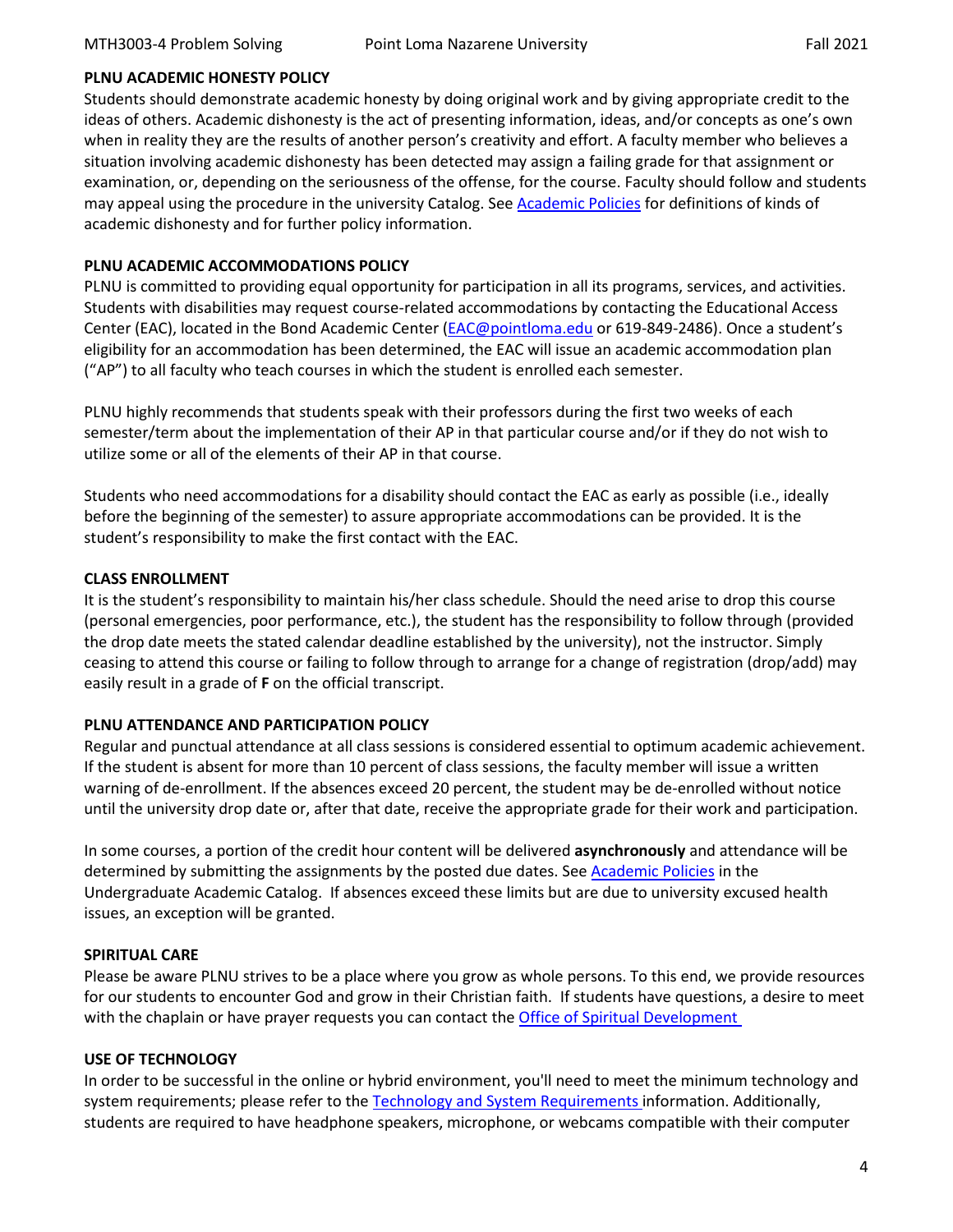available to use. Please note that any course with online proctored exams require a computer with a camera (tablets are not compatible) to complete exams online.

Problems with technology do not relieve you of the responsibility of participating, turning in your assignments, or completing your class work.

#### **COURSE PHILOSOPHY**

The general method of the course is to involve students in "dynamic processes of inquiry and exploration, logical reasoning, making and testing conjectures, and investigating implications of conclusions" [Catalog]. Specifically, the focus is on the processes and tools of quantitative problem solving. Learning what they are and developing ability to use them.

"Today's world is more mathematical than yesterday's, and tomorrow's world will be more mathematical than today's."

"...mathematics...serves as a key to opportunity and careers."[Everybody Counts, p.45, p.3]

"To participate rationally in a world where discussions about everything from finance to the environment, from personal health to politics, are increasingly informed by mathematics, one must understand mathematical methods and concepts, their assumptions and implications." [50 Hours, p.35]

In view of these statements and many other similar ones from national reports, this quantitative experience (MTH 303) has been included as part of the PLNU general education curriculum. Thus, all students will study "major concepts, methods, and applications of quantitative reasoning with emphases on active problem solving" [Catalog].

## **COURSE APPROACH**

The ability to solve problems requires resourcefulness, flexibility, and efficiency in dealing with new obstacles. Research on teaching and learning problem solving suggests that certain factors are critical to successful problem solving, including resources, heuristics, control, and belief systems [Schoenfeld, 1985].

- Resources refer to whatever information problem solvers understand (or misunderstand) that might be brought to bear on a problem.
- Heuristic refers to strategies and techniques problem solvers have (or lack) for making progress when working on non-routine problems.
- Control refers to the way problem solvers use (or fail to use) the information at their disposal.
- Belief systems refer to the problem solver's "world view" of the problem domain, which determines the ways they use the knowledge in the first three categories.

The approach in MTH 303 develops and uses these factors to increase your problem-solving ability. Classroom techniques used include:

- the teacher as role model
- whole-class problem solving with teacher as control
- small-group problem solving with teacher as coach

In addition, you are assigned readings and problems that will help you identify and make progress in the four areas discussed above.

#### **COURSE METHODS**

- *Use of groups:* There is almost a century of research showing that academic achievement, productivity, and self-esteem improve dramatically when students work together in groups. This method emphasizes teamwork, cooperation and support by others, rather than isolation and competition in learning.
- *Role of the classroom instructor:* There will be less direct "lecturing" in class than usual, with many questions "answered" by another question to help you work through your own questions and difficulties. You are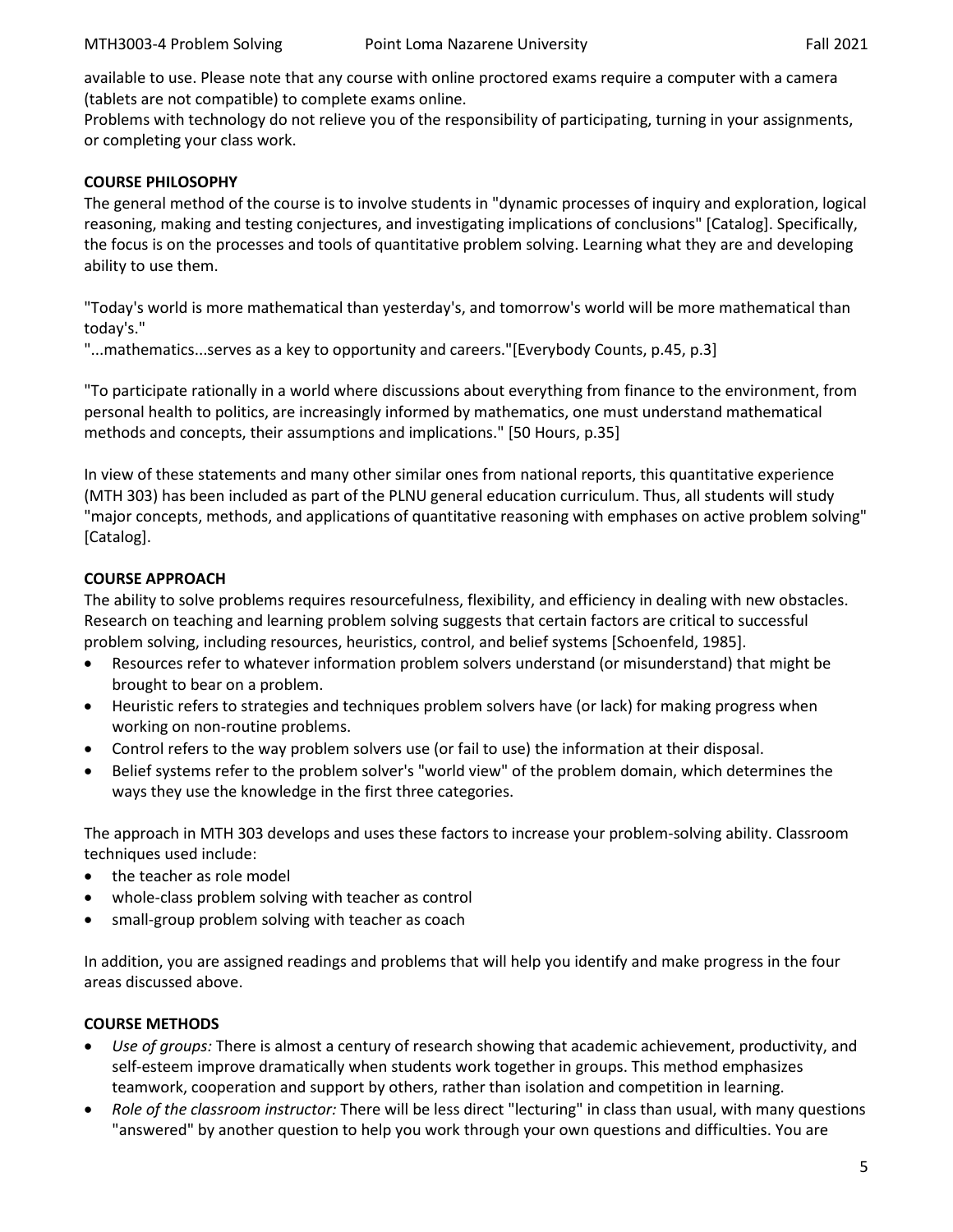expected to learn problem solving through active involvement - reading, writing, and explaining to others what you are thinking and doing.

This may require some adjustment in the way you think about teaching and learning. Initially, you may wish for more direct information and answers, but your patience and effort will be rewarded with a deeper understanding and increasing independence in problem solving, as well as confidence in your ability to tackle new problems.

#### **COPYRIGHT PROTECTED MATERIALS**

Point Loma Nazarene University, as a non-profit educational institution, is entitled by law to use materials protected by the US Copyright Act for classroom education. Any use of those materials outside the class may violate the law.

## **THE FINAL EXAM IS A COMPREHENSIVE EXAMINATION**

Successful completion of this class requires taking the final examination on its scheduled day. The final exam date, time and place is set by the university at the beginning of the semester and may not be changed by the instructor. This schedule can be found on the university website and in the course calendar. No requests for early examinations will be approved. Only in the case that a student is required to take three exams during the same day of finals week, is an instructor authorized to consider changing the exam date and time for that particular student.

## **HOMEWORK PROBLEMS**

These assignments are to be written up on paper and uploaded to CANVAS on or before the due date.

| <b>Chapter</b> | Page  | <b>Problems</b> | <b>Due Date</b> |  |
|----------------|-------|-----------------|-----------------|--|
| 1              | 32-34 | #30,38,50       | 9/16/21         |  |
| 2              | 64-65 | #58,64,60       | 9/23/21         |  |
| 4              | 129   | # 26, 34, 40    | 10/7/21         |  |
| 5              | 168   | #46,54,56       | 10/14/21        |  |
| 6              | 199   | #40,44,52       | 10/28/21        |  |
| 7<br>221-226   |       | #30,36,50       | 11/4/21         |  |
| 253<br>8       |       | #54,56,58       | 11/18/21        |  |
| 10             | 323   | #60,62,70       | 12/9/21         |  |

#### **Comments on homework:**

- 1. This is the minimum amount of homework that is required but you may need to do several odd numbered problems to make sure you get the answer in the textbook.
- 2. A homework assignment is late if it is not received at the start of class on the due date. No late homework will be accepted except by prior arrangement or with a documented emergency.
- 3. Please be sure that your homework is stapled together and the problems are in order.
- 4. Homework will be scored on a combination of completeness and correctness. All work necessary to complete a problem must be shown to earn credit.
- 5. Start working on your homework early. These problems are difficult and meant to be done a little at a time over the course of a few days.
- 6. When doing homework, please note it is normal to not be able to do every problem correct on the first attempt. Do not be discouraged, instead seek help.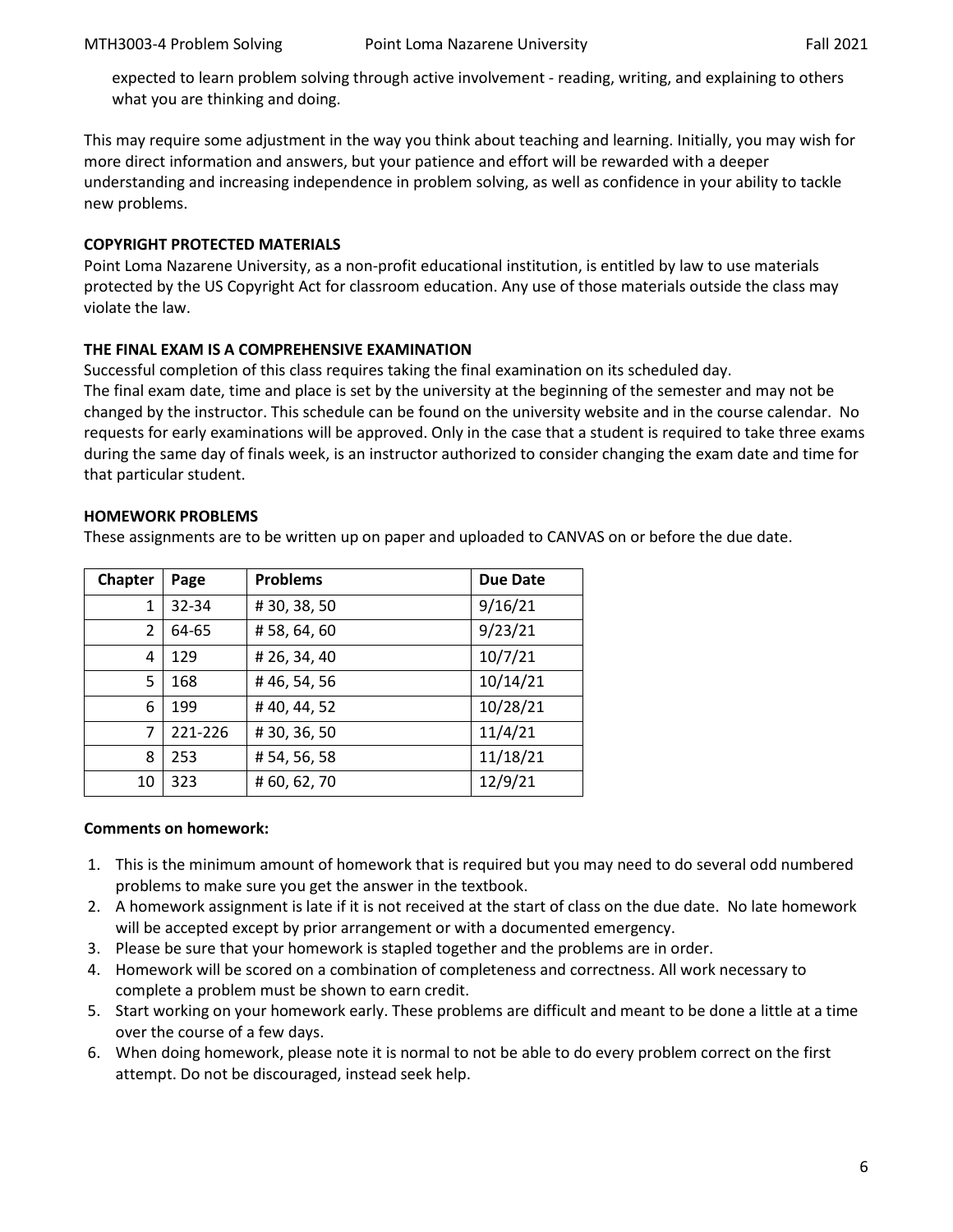#### **REFERENCES**

- Baron, J. B. and Sternberg, R. J. Teaching Thinking Skills: Theory and practice. (1987). New York: W. H. Freeman.
- Bransford, J. and Stein, B. (1984). The Ideal Problem Solver. New York: W. H. Freeman.
- Brown, Stephen I., and Marion I. Walter. (1983). The Art of Problem Posing. Hillsdale, NJ: Lawrence Erlbaum Associates.
- Cheney, L. (Ed.) (19) 50 Hours (Cheney Report). HEW
- Curcio, F.R. (Ed.). (1987). Teaching and Learning: A problem solving focus. Reston, VA: NCTM.
- Duncker, K. (1945). On problem solving. Psychological Monographs 58, No. 5 Whole # 270.) Washington, DC: American Psychological Association.
- Dunham, William. (1990). Journey Through Genius: The great theorems of mathematics. New York: John Wiley & Sons.
- Eves, Howard. (1990). Foundations and Fundamental Concepts of Mathematics. 3rd ed. Boston: PWS-KENT.
- Eves, Howard. (1983). Great Moments in Mathematics. (2 vols.). The Mathematical Association of America.
- Gardner, Howard. (1985). The Mind's New Science. New York: Basic Books.
- Hofmann, J. E. (1957). The History of Mathematics. New York: Philosophical Library.
- Kilpatrick, Jeremy. (1987). "Problem Formulating: Where Do Good Problems Come From?" Cognitive Science and Mathematics Education, edited by Alan H. Schoenfeld, pp. 123-48. Hillsdale, NJ: Lawrence Erlbaum Associates.
- Kline, M. (1962). Mathematics: A Cultural Approach. Reading, MA: Addison-Wesley.
- Kline, M. (1953). Mathematics in Western Culture. New York: Oxford University Press.
- Krulik, S. (Ed.). (1980). Problem Solving in School Mathematics. 1980 Yearbook of the National Council of Teachers of Mathematics. Reston, VA: NCTM.
- National Research Council. (1989). Everybody Counts: A Report to the Nation on the Future of Mathematics Education. Washington, DC: National Academy Press.
- Newell, A., and Simon, H. (1972). Human Problem Solving. Englewood Cliffs, J: Prentice-Hall.
- Papert, S. (1980). Mindstorms: Children, computers, and powerful ideas. New York: Basic Books.
- Paulos, John A. (1988). Innumeracy: Mathematical illiteracy and its consequences. New York: Hill and Wang.
- Peterson, Ivars. (1988). The Mathematical Tourist. New York: Freeman.
- Peterson, Ivars. (1990). Islands of Truth: A mathematical mystery cruise. New York: Freeman.
- Polya, G. (1945). How To Solve It. Princeton: Princeton University Press.
- Polya, G. (1954). Mathematics and Plausible Reasoning (2 vols.). Princeton: Princeton University Press.
- Polya, G. (1962 [Vol. 1] and 1965 [Vol. 2]; combined paperback edition, 1981). Mathematical Discovery. New York: Wiley.
- Polya, G., & Kilpatrick, J. (Eds.). (1974). The Stanford Mathematics Problem Book with Hints and Solutions. New York: Teachers College Press.
- Rolf, Howard L. (1988). Mathematics. Dubuque, IA: Wm. C. Brown.
- Schoenfeld, A. (1985). Mathematical Problem Solving. New York: Academic Press.
- Schoenfeld, A. (Ed.). (1987). Cognitive Science and Mathematics Education. Hillsdale, NJ: Lawrence Erlbaum.Steen, Lynn A. (Ed.) (1990). On the Shoulders of Giants: New Approaches to Numeracy. Washington, D.C.: National Academy Press.
- Tannenbaum, P. & Arnold, R. (1992). Excursions in Modern Mathematics. Englewood Cliffs, NJ: Prentice-Hall.
- Taylor A. (19950). Mathematics and Politics. Strategy, Voting, Power, and Proof. Springer-Verlag.
- Wickelgren, W. (1974). How to Solve Problems. San Francisco: W. H. Freeman.